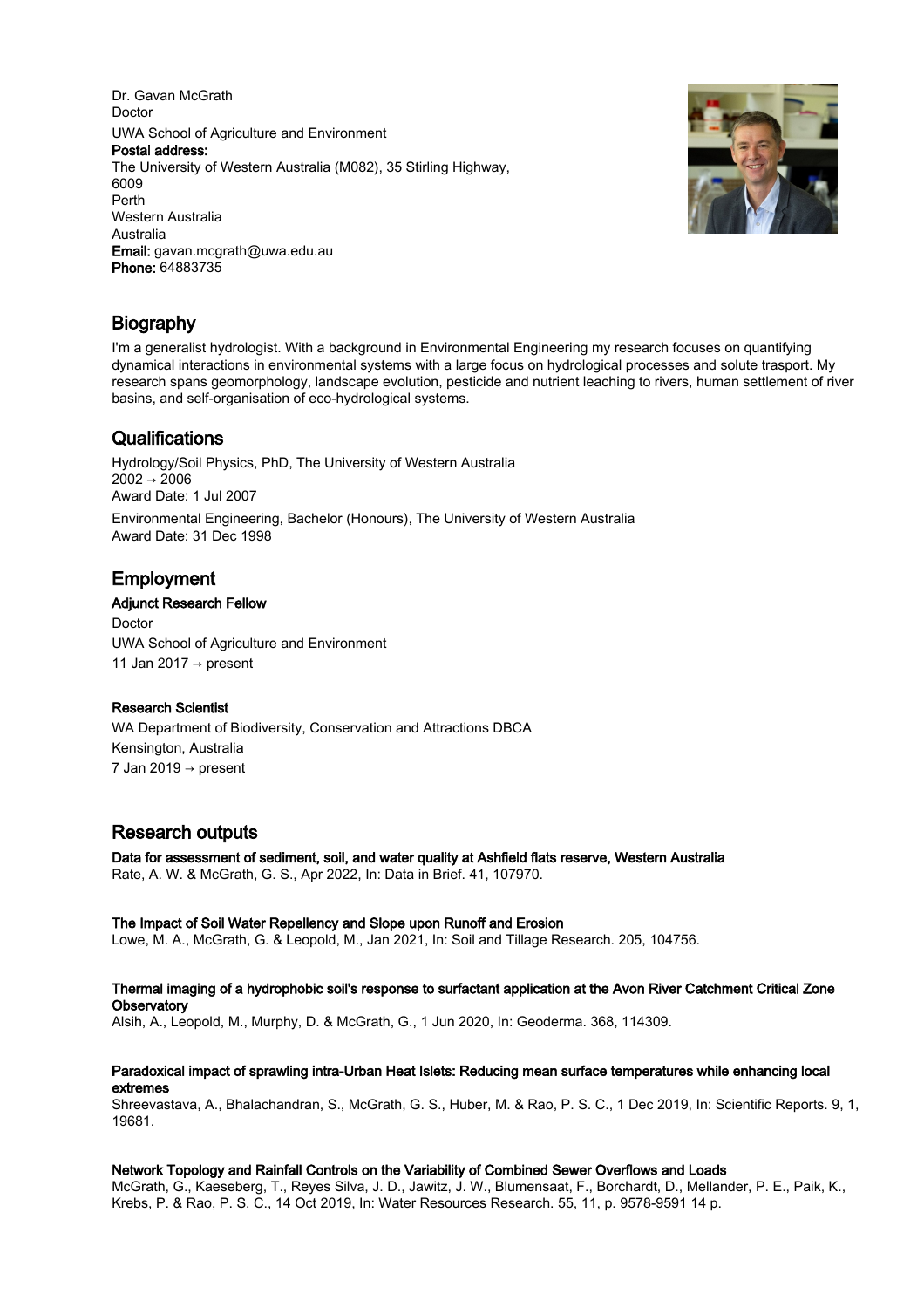## Emergent self-similarity and scaling properties of fractal intra-urban heat islets for diverse global cities

Shreevastava, A., Rao, P. S. C. & McGrath, G. S., 27 Sep 2019, In: Physical Review E. 100, 3, 032142.

#### Bacillus subtilis and surfactant amendments for the breakdown of soil water repellency in a sandy soil

Lowe, M. A., Mathes, F., Loke, M. H., McGrath, G., Murphy, D. V. & Leopold, M., 15 Jun 2019, In: Geoderma. 344, p. 108- 118 11 p.

#### Spatial controls on the distribution and dynamics of a marginal snowpack in the Australian Alps

Bilish, S. P., Callow, J. N., McGrath, G. S. & McGowan, H. A., 15 Jun 2019, In: Hydrological Processes. 33, 12, p. 1739- 1755 17 p.

## Real-time forecasting of pesticide concentrations in soil

McGrath, G., Rao, P. S. C., Mellander, P. E., Kennedy, I., Rose, M. & van Zwieten, L., 1 May 2019, In: Science of the Total Environment. 663, p. 709-717 9 p.

#### Globally Universal Fractal Pattern of Human Settlements in River Networks

Fang, Y., Ceola, S., Paik, K., McGrath, G., Rao, P. S. C., Montanari, A. & Jawitz, J. W., 1 Aug 2018, In: Earth's Future. 6, 8, p. 1134-1145 12 p.

#### Co-authorship analysis of the speleothem proxy-climate community: working together to tackle the big problems

Campbell, M., Callow, J. N., McGrath, G. & McGowan, H., 1 May 2018, In: International Journal of Speleology. 47, 2, p. 165-172 8 p.

## Global warming in the context of 2000 years of Australian alpine temperature and snow cover

McGowan, H., Callow, J. N., Soderholm, J., McGrath, G., Campbell, M. & Zhao, J., 13 Mar 2018, In: Scientific Reports. 8, 1, 8 p., 4394.

# A multimethod approach to inform epikarst drip discharge modelling: Implications for palaeo-climate reconstruction

Campbell, M., Callow, J. N., McGrath, G. & McGowan, H., 30 Dec 2017, In: Hydrological Processes. 31, 26, p. 4734-4747 14 p.

#### Evaluation of surfactant effectiveness on water repellent soils using electrical resistivity tomography

Lowe, M. A., McGrath, G., Mathes, F. & Leopold, M., 1 Feb 2017, In: Agricultural Water Management. 181, p. 56-65 10 p.

#### Functional topology of evolving urban drainage networks

Yang, S., Paik, K., McGrath, G., Urich, C., Krueger, E., Kumar, P. & Rao, S., 2017, In: Water Resources Research. 53, 11 , p. 8966-8979

#### Noise-driven return statistics: Scaling and truncation in stochastic storage processes

McGrath, G., Bolster, D., Aquino, T. & Rao, P. S. C., 2017, In: Scientific Reports. 7, 1, 302.

## Plant and environmental factors associated with drought-induced mortality in two facultative phreatophytic trees

Challis, A., Stevens, J., Mcgrath, G. & Miller, B., Jul 2016, In: Plant and Soil. 404, 1, p. 157-172

#### The influence of climate teleconnections on streamflow in the snowy mountains

Stutsel, B., Walton, R. S., Callow, N., Mcgowan, H. A. & Mcgrath, G., 2015, The Art and Science of Water - 36th Hydrology and Water Resources Symposium, HWRS 2015. Australia: Engineers Australia, p. 242-249

### In situ fragmentation and rock particle sorting on arid hills

Mcgrath, G., Nie, Z., Dyskin, A., Byrd, T., Jenner, R., Holbeche, G. & Hinz, C., 2013, In: Journal of Geophysical Research: Earth Surface . 118, 1, p. 17-28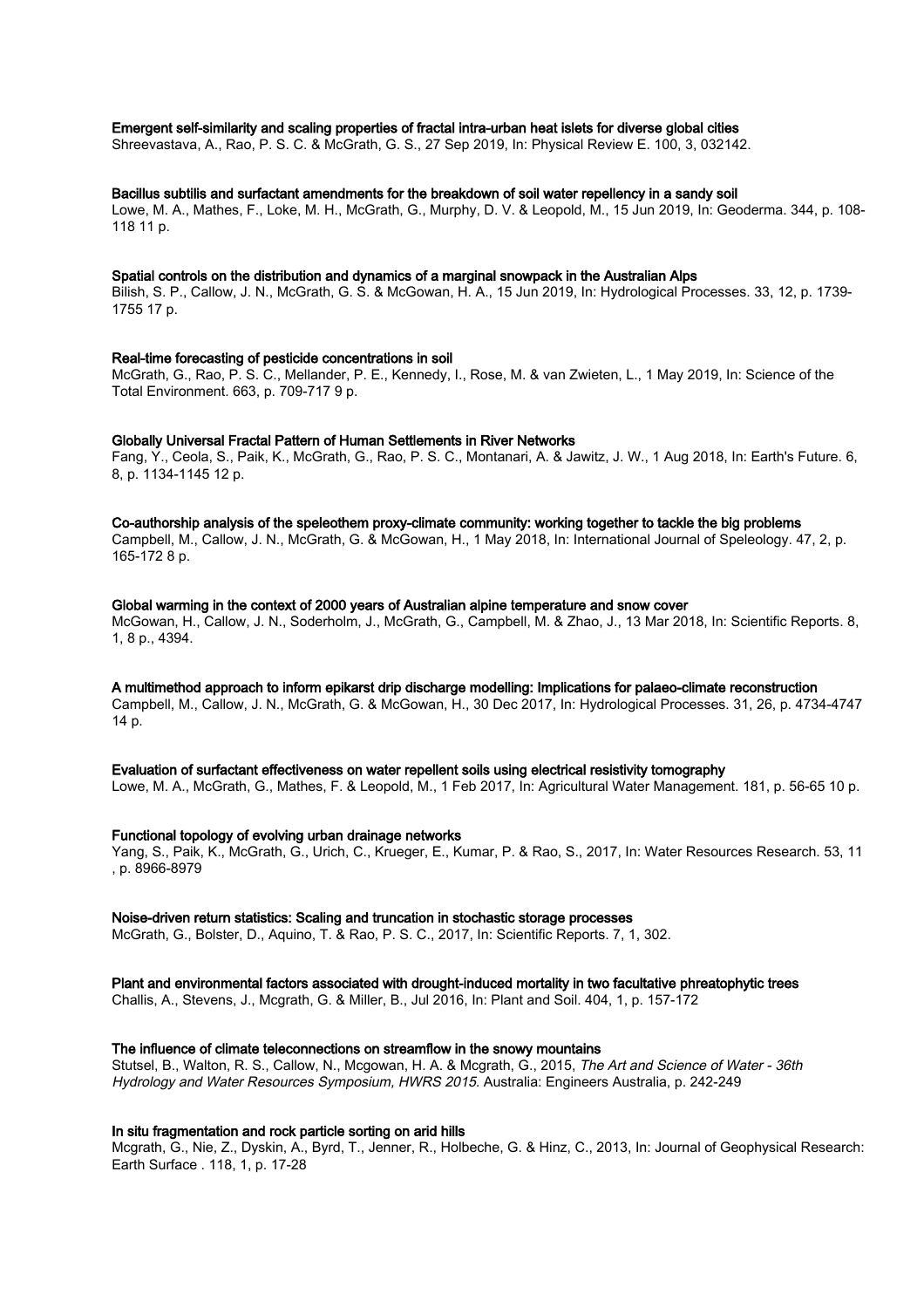## Linking eco-energetics and eco-hydrology to select sites for the assisted colonization of Australia's rarest reptile

Mitchell, N., Hipsey, M., Arnall, S., Mcgrath, G., Tareque, A. M. H. B., Kuchling, G., Vogwill, R., Sivapalan, M., Porter, W. & Kearney, M., 2013, In: Biology. 2, 1, p. 1-25

#### Microtopography alters self-organized vegetation patterns in water-limited ecosystems

Mcgrath, G., Paik, K. & Hinz, C., 2012, In: Journal of Geophysical Research G: Biogeosciences. 117, p. 19pp

#### Tropical cyclones and the ecohydrology of Australia's recent continental-scale drought

Mcgrath, G., Sadler, R., Fleming, K., Tregoning, P., Hinz, C. & Veneklaas, E., 2012, In: Geophysical Research Letters. 39 , p. 1-6

#### Climate and contaminant transport: the role of within-storm variability on contaminant transport by surface runoff

Payraudeau, S., Mcgrath, G. & Hinz, C., 2011, Water Quality: Current Trends and Expected Climate Change Impacts. Wallingford, United Kingdom: International Association of Hydrological Sciences Press, Vol. 348. p. 32-37

## Climate, soil, and vegetation controls on the temporal variability of vadose zone transport

Harman, C. J., Rao, P. S. C., Basu, N. B., Mcgrath, G., Kumar, P. & Sivapalan, M., 2011, In: Water Resources Research. 47, p. 21pp

#### Complex landscapes from simple ecohydrological feedbacks

Mcgrath, G., Paik, K. & Hinz, C., 2011, MODSIM2011, Proceedings of the 19th International Congress on Modelling and Simulation. Australia: Modelling and Simulation Society of Australia and New Zealand Inc., Vol. MODSIM2011. p. 2528- 2534

## Assessing the impact of regional rainfall variability on rapid pesticide leaching potential

Mcgrath, G., Hinz, C. & Sivapalan, M., 2010, In: Journal of Contaminant Hydrology. 113, p. 56-65

#### Identifying a rainfall event threshold triggering herbicide leaching by preferential flow

Mcgrath, G., Hinz, C., Sivapalan, M., Dressel, J., Putz, T. & Vereecken, H., 2010, In: Water Resources Research. 46, W02513, p. Article number W02513, 12pp

#### A preferential flow leaching index

Mcgrath, G., Hinz, C. & Sivapalan, M., 2009, In: Water Resources Research. 45, W11405, p. Article number W11405, 10pp

## Soil-vegetation feedbacks as a driver for early ecosystems development in the context of mine site rehabilitation

Hinz, C., Gwenzi, W., Mcgrath, G., Veneklaas, E. & Scanlan, C., 2009, Proceedings of the Fourth International Conference on Mine Closure. Fourie, A. B. & Tibbett, M. (eds.). Perth, Australia ed. Nedlands, Western Australia: Australian Centre for Geomechanics, Vol. 1. p. 431-438

## Modeling the effect of rainfall intermittency on the variability of solute persistence at the soil surface

Mcgrath, G., Hinz, C. & Sivapalan, M., 2008, In: Water Resources Research. 44, p. online - approx 5-20pp

# Modelling the impact of within-storm variability of rainfall on the loading of solutes to preferential flow pathways

Mcgrath, G., Hinz, C. & Sivapalan, M., 2008, In: European Journal of Soil Science. 59, 1, p. 24-33

#### An exploration of the rainfall controls on pesticide transport via fast flow pathways

McGrath, G., 2007, (Unpublished)

## Rainfall threshold for hillslope outflow : an emergent property of flow pathway connectivity

Lehmann, P., Hinz, C., Mcgrath, G., Tromp-Van Meerveld, H. J. & Mcdonnell, J. J., 2007, In: Hydrology and Earth System Sciences. 11, 2, p. 1047-1063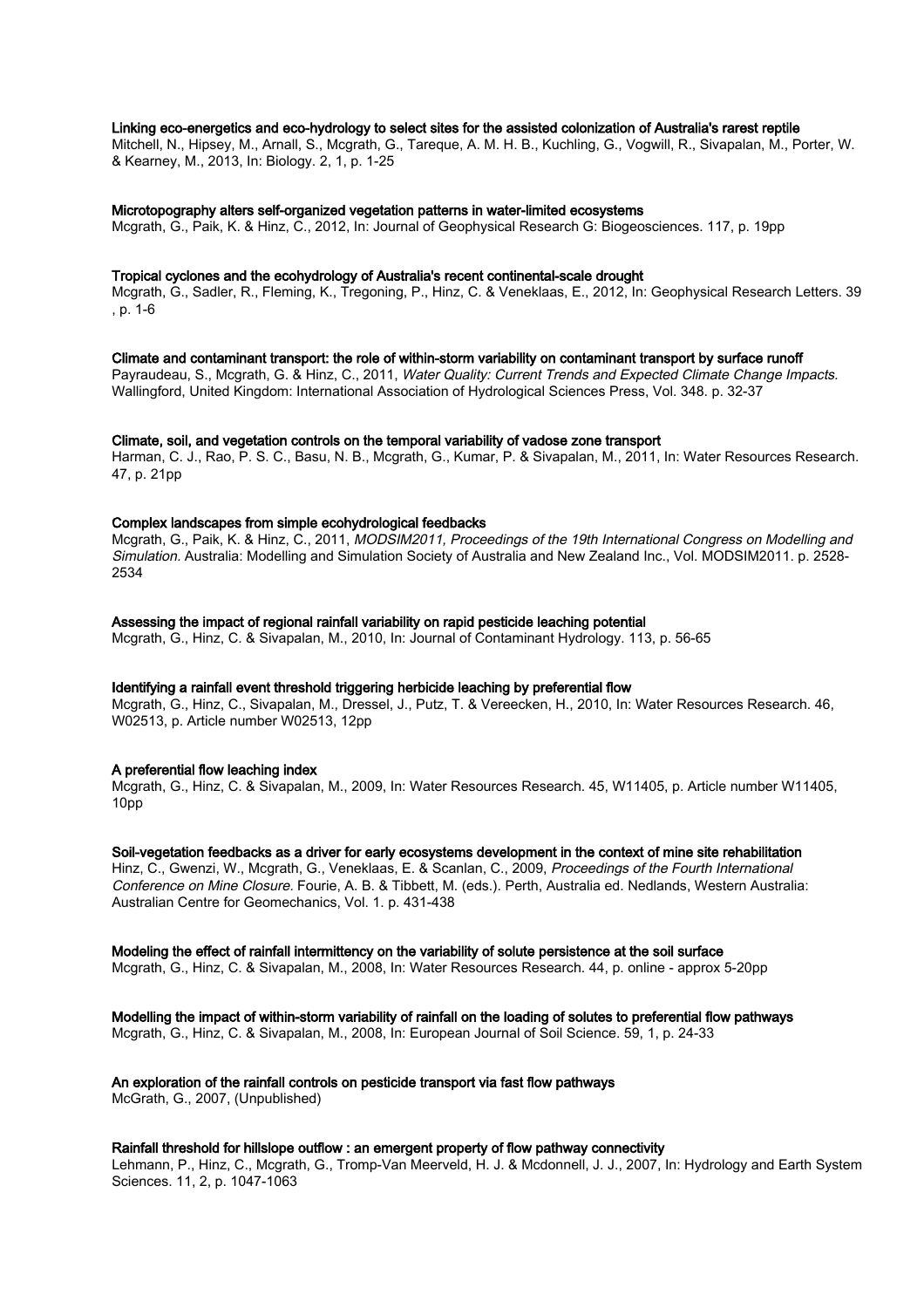### Temporal dynamics of hydrological threshold events

Mcgrath, G., Hinz, C. & Sivapalan, M., 2007, In: Hydrology and Earth System Sciences. 11, 2, p. 923-938

#### Towards a Climate Based Risk Assessment of Land Rehabilitation

Hinz, C., Mcgrath, G. & Hearman, A. J., 2006, Mine Closure 2006: Proceedings of the First International Seminar on Mine Closure. Fourie, A. & Tibbett, M. (eds.). Australia: Australian Centre for Geomechanics, Vol. 1. p. 407-415

# Grants (InfoEd projects)

#### Biogeomorphology of Pilbara Rivers Callow, N. & McGrath, G.

Rio Tinto  $15/09/16 \rightarrow 14/09/20$ 

#### Do increased herbicide use impact on key soil biological processes? McGrath, G.

Grains Research & Development Corporation (GRDC)  $1/07/14 \rightarrow 30/06/18$ 

Managing ecosystem change requires the integration of above and belowground hydrological processes at relevant scales Veneklaas, E., McGrath, G., Callow, N., Aitken, A., Miller, B., Malcolm, A. & Dixon, K. Australian Research Council  $1/01/14 \rightarrow 31/12/16$ 

Managing ecosystem change requires the integration of above and belowground hydrological processes at relevant scales Veneklaas, E., Miller, B., McGrath, G., Callow, N., Aitken, A., Stevens, J. & Malcolm, A. Australian Research Council, SpecTerra Services Pty Ltd, Botanic Gardens and Parks Authority  $1/01/14 \rightarrow 30/04/19$ 

Managing ecosystem change requires the integration of above and belowground hydrological processes at relevant scales Veneklaas, E., McGrath, G., Callow, N., Aitken, A., Miller, B., Malcolm, A. & Dixon, K. Australian Research Council  $1/01/14 \rightarrow 31/12/16$ 

# Polymers for Improving Soil Moisture Management & Cropping Productivity

Murphy, D., Bougoure, J., Leopold, M., Mathes, F., McGrath, G., O'Donnell, T., Barton, L. & Gleeson, D. CRC for Polymers  $1/07/12 \rightarrow 30/06/17$ 

#### The 'Critical Zone Concept' in the southern hemisphere - an international workshop.

Leopold, M., Gleeson, D., McGrath, G., Banwart, S. & Brantley, S.  $1/01/14 \rightarrow 31/12/14$ 

## UWA Led - Ancient Soils & Modern Land Use - A Challenge for Critical Zone Science - International Workshop & Summer School - Matthias Leopold

Leopold, M., Gleeson, D., McGrath, G. & Rate, A. Worldwide Universities Network  $2/12/13 \rightarrow 1/12/14$ 

# Datasets

## A parsimonius model of the stochasticity of combined sewer overflows reveals contributions of network structure and rainfall variability

McGrath, G. (Creator), Kaesberg, T. (Creator) & David Reyes Silva, J. (Creator), The University of Western Australia, 5 Oct 2018